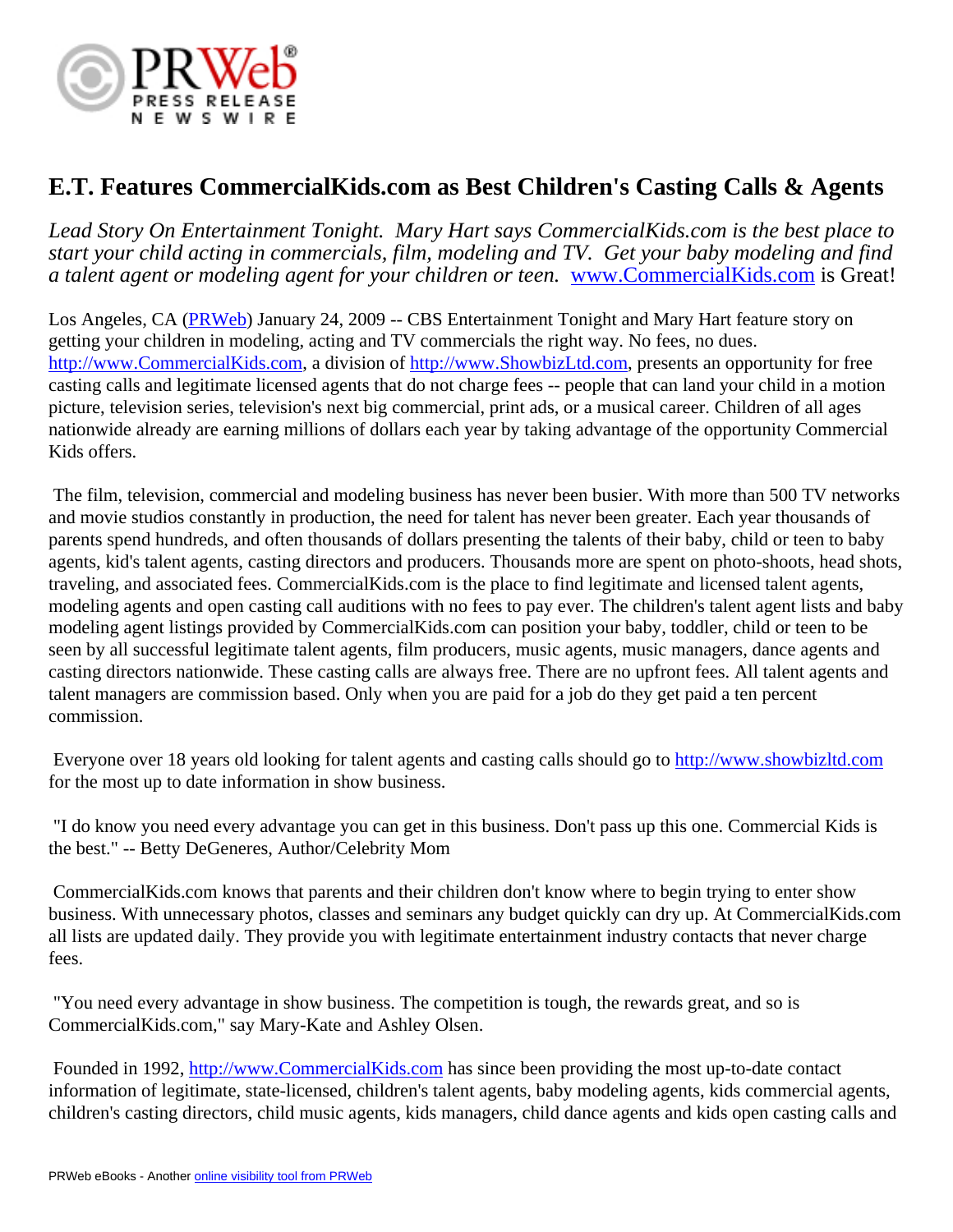

## children's auditions.

# # #